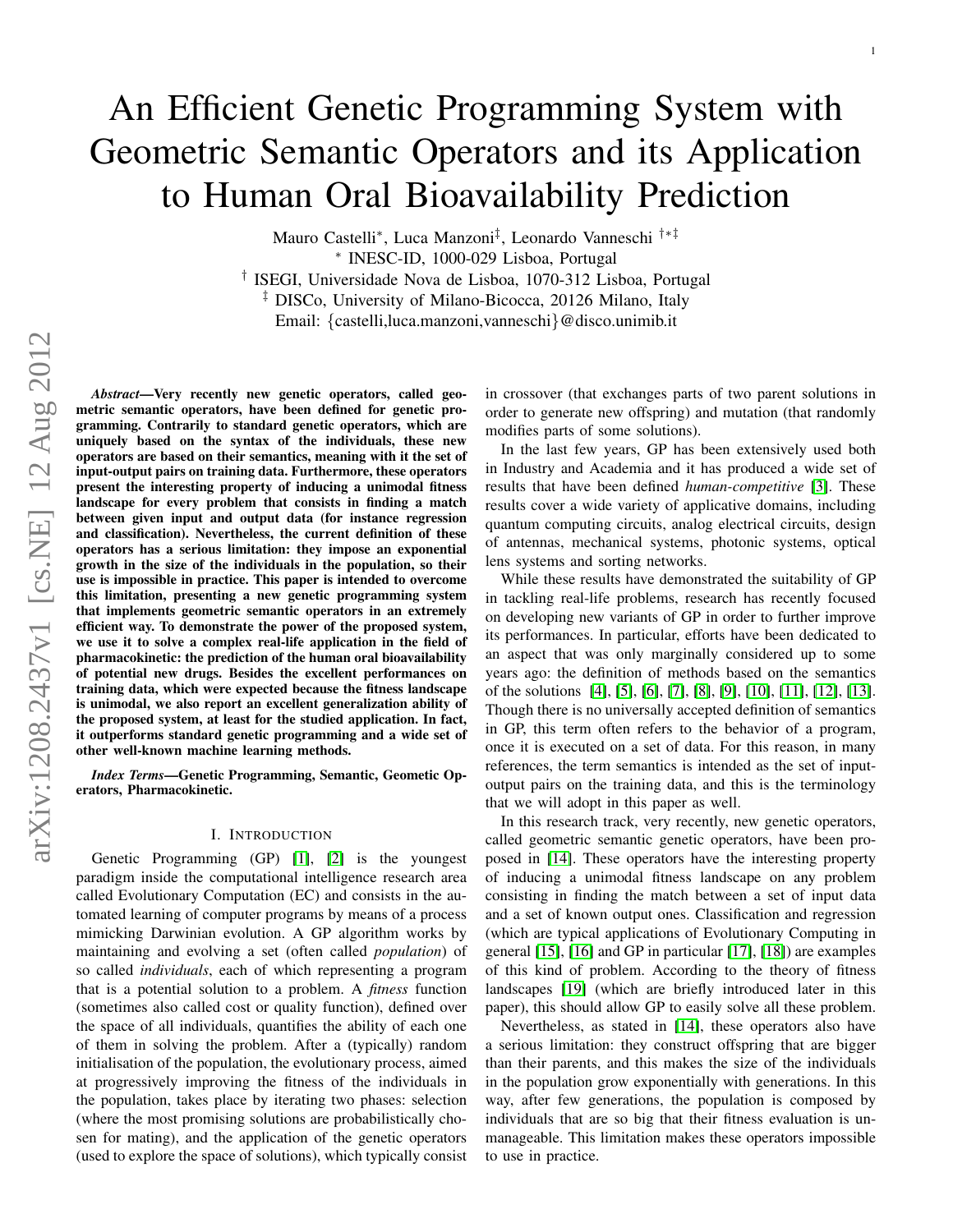The solution suggested in [\[14\]](#page-9-4) as a future work is to integrate in the GP algorithm a "simplification" phase, aimed at transforming each individual in the population into an equivalent (i.e. with the same semantics), but smaller program. However, also this solution has some problems: according to the language used to code individuals, simplification can be very difficult, and it is often a very time consuming task.

For this reason, in this paper we propose a completely different solution to this problem, by presenting a new GP system incorporating an implementation of geometric semantic genetic operators that not only makes them usable in practice, but even very efficient, without requiring any simplification of the individuals during the GP run. In this way, we are for the first time able to exploit the great potentialities of these operators, consisting in the fact that they induce unimodal fitness landscapes.

In order to experimentally validate our new GP system, we have applied it to a complex real-life problem in the field of pharmacokinetic: the prediction of human oral bioavailability of new potential drugs. The results we have obtained have been compared not only to the ones returned by standard GP, but also to the ones of several other state of the art Machine Learning methods reported in [\[20\]](#page-9-10).

The paper is organized as follows: Section [II](#page-1-0) presents the state of the art concerning the use of semantics attempting to improve GP. Section [III](#page-2-0) introduces the concept of fitness landscape, that will be useful successively to explain the potentialities of geometric semantic operators. Section [IV](#page-3-0) describes the geometric semantic operators, shows that the fitness landscapes induced by them are unimodal and outlines their limitations. Section [V](#page-3-1) presents our new GP system that overcomes the current limitations of geometric semantic operators, making them usable (and efficient) for reallife applications. Section [VI](#page-6-0) presents the test problem used, the experimental settings and the obtained results. Finally, Section [VII](#page-7-7) concludes the paper and suggests some hints for future research.

## <span id="page-1-0"></span>II. STATE OF THE ART ON THE USE OF SEMANTICS IN GP

The genetic operators in GP systems are usually designed with the only constraint of ensuring syntactic closure, *i.e.* producing syntactically valid offspring from any syntactically valid parent(s). As stated in [\[4\]](#page-7-3), using such purely syntactical genetic operators, GP evolutionary search is conducted on the syntactical space of programs, with the only semantic guidance offered by the fitness function employed by selection.

As stated before, GP has been used to successfully solve real life problems; however the usage of purely syntactical genetic operators it is not able to describe the entire dynamic of the evolutionary process. Thus incorporating semantic awareness in the GP process could improve performance, extending its applicability to problems that are difficult with purely syntactic approaches. Under this perspective, several recent works have proposed the definition of semantic based methods.

These methods appeared in combination with crossover. McPhee et al. [\[5\]](#page-7-4) used truth tables to analyze behavioral changes in crossover for boolean problems. They considered the semantics of two components in each tree: semantics of subtrees and semantics of context (the remainder of an individual after removing a subtree). They experimentally measured the variation of these semantic components throughout the GP evolutionary process. They payed special attention to fixed-semantic subtrees: subtrees such that the semantics of the entire tree does not change when they are replaced by another subtree. They showed that there may be many such fixed semantic subtrees when the tree size increases during evolution; thus it becomes very difficult to change the semantics of trees with crossover and mutation once the trees have become large.

While it is possible to represent behavior using truth tables, a more efficient technique is that of using reduced ordered binary decision diagrams (ROBDDs) [\[6\]](#page-7-5) to create reduced canonical representations to measure behavioral difference.

In [\[7\]](#page-7-6) semantic is used to define an algorithm called Semantically Driven Crossover (SDC). The SDC algorithm has been developed based on analysis of the behavioral changes caused by crossover. The key feature of this method is the use of a canonical representation of members of the population (reduced ordered binary decision diagrams-ROBDDs) to check for semantic equivalence without having to access the fitness function. Two trees are semantically equivalent if and only if they reduce to the same ROBDD. This is used to determine which participating individuals are copied into the next generation. If the offspring are semantically equivalent to their parents, the children are discarded and the crossover is repeated. This process is iterated until semantically different children are found. The authors argue that this results in increased semantic diversity in the evolving population, and a consequent improvement in the GP performance.

In [\[21\]](#page-9-11) a new mechanism for studying the impact of subtree crossover in terms of semantic building blocks is proposed. This approach allows to completely and compactly describe the semantic action of crossover, and provides insight into what does (or does not) make crossover effective. Results make it clear that a very high proportion of crossover events (typically over 75% in the presented experiments) are guaranteed to perform no immediately useful search in the semantic space.

In [\[22\]](#page-9-12) the authors investigate the role of syntactic locality and semantic locality of crossover in GP. The results show that improving syntactic locality reduces code growth, and that leads to a slight improvement of the ability to generalize. By comparison, improving semantic locality significantly enhances GP performance, reduces code growth and substantially improves the ability of GP to generalize.

In [\[23\]](#page-9-13) the authors proposed Semantics Aware Crossover (SAC), a crossover operator promoting semantic diversity, based on checking semantic equivalence of subtrees. It showed limited improvement on some test problems; it was subsequently extended to Semantic Similarity based Crossover (SSC) [\[8\]](#page-8-0), which turned out to perform better than both standard crossover and SAC [\[8\]](#page-8-0). In particular, authors aim to incorporate semantics into the design of new crossover operators, so as to maintain greater semantic diversity and provide higher locality than standard crossover. The idea of SSC was then extended to mutation leading to a counter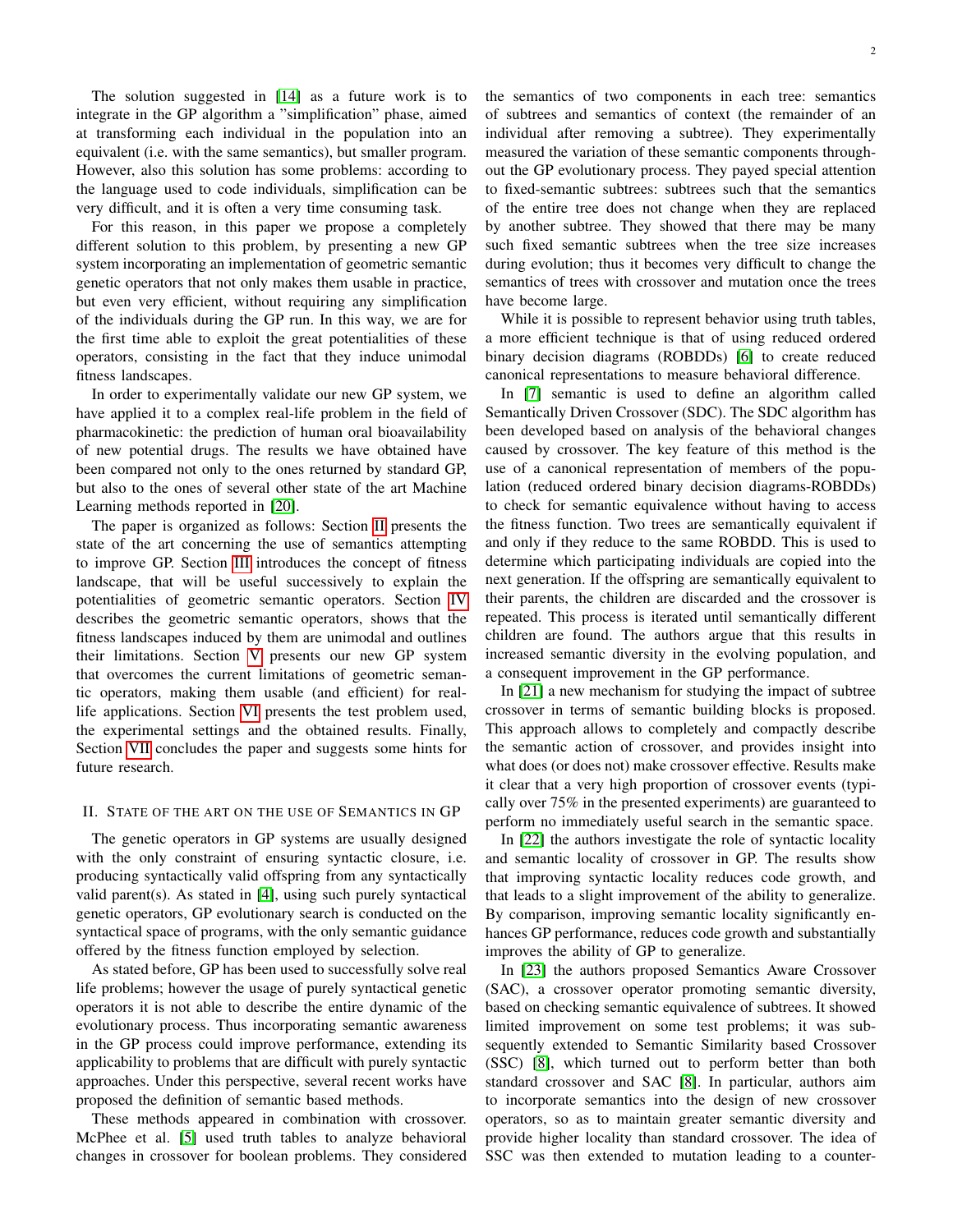part semantic mutation: Semantic Similarity based Mutation (SSM) [\[24\]](#page-9-14). The experimental results in [\[24\]](#page-9-14) confirm the superior performance of SSM compared to standard mutation.

In [\[10\]](#page-9-0) semantics is used to test the effects of behavioral control at the point of the mutation operator. Using semantic analysis, authors present a technique known as semantically driven mutation (SDM), which can explicitly detect and apply behavioural changes caused by the syntactic modifications in programs caused by mutation. The SDM algorithm does not allow mutated programs to be produced when they are behaviorally equivalent to the original program. The aim of this is to avoid getting stuck in areas of the search space that have already been investigated. As in [\[7\]](#page-7-6), the key feature of the semantically driven operator is the ability to canonically represent programs in such a way that it is possible to compare them, looking for equivalent behaviors.

In [\[25\]](#page-9-15) the authors proposed a class of crossover operators for genetic programming aimed at making offspring programs semantically intermediate (medial) with respect to parent programs by modifying short fragments of code (subprograms). The approach is applicable to problems that define fitness as a distance between program output and a desired target. Based on that metric, the authors defined two measures of semantic "mediality", which they employed to design two crossover operators: one aimed at making the semantic of offspring geometric with respect to the semantic of parents, and the other aimed at making them equidistant to parents' semantics. When compared experimentally with four other crossover operators, both operators lead to success ratio at least as good as for the non-semantic crossovers, and the operator based on equidistance outperformed all others on some test cases.

Krawiec and coworkers in [\[9\]](#page-8-1) have used a notion of semantic distance to propose a crossover operator for GP that is approximately a geometric crossover [\[26\]](#page-9-16) in the semantic space. In the class of problems considered in [\[9\]](#page-8-1), the fitness function is usually defined as a metric that measures the divergence between target and output values. As reported in [\[9\]](#page-8-1), metric-based fitness functions are unimodal by definition because such fitness is a distance in the semantic space. Any linear combination of a pair of semantics is guaranteed to be not worse than the worse of them. Authors pointed out that there is no obvious way of exploiting this property due to the complexity of the genotype-phenotype mapping in GP. Thus, the prospects of designing a crossover operator that works in the genotype space and behaves geometrically in the corresponding semantic space are even more gloomy. Hence, rather than guaranteeing the geometric behavior, their operator tries to approximate it by analysing the offspring after it has been bred. This limit is overcome by the geometric semantic operators proposed in [\[14\]](#page-9-4) and described in section [IV.](#page-3-0) The work in [\[14\]](#page-9-4) introduces a general method to derive exact semantic geometric crossovers and mutations for different problem domains that search directly the semantic space. However, as already discussed previously in this paper, these operators by construction produce offspring that have approximately the double of the size of their parents (expressed as the total number of tree nodes). As a consequence, the size of the individuals in the population grows exponentially (as proven in [\[14\]](#page-9-4)) and this makes these operators unusable in practice.

## III. FITNESS LANDSCAPES

<span id="page-2-0"></span>The concept of fitness landscape was first proposed in [\[27\]](#page-9-17) to study the evolutionary process in Biology. The notion of a fitness landscape underlying the dynamics of evolutionary adaptation optimization has proved to be one of the most powerful concepts in evolutionary theory, and it has been widely used to model the problem difficulty in evolutionary algorithms (EAs) [\[28\]](#page-9-18), [\[29\]](#page-9-19). As reported in [\[30\]](#page-9-20), implicit in the idea of fitness landscape is a collection of genotypes arranged in an abstract metric space, with each genotype next to those other genotypes which can be reached by a single application of a given genetic operator, as well as the fitness value.

As described, for instance, in [\[31\]](#page-9-21), a fitness landscape can be seen as a three-dimensional map, which may contain peaks and valleys and the problem solver as a short-sighted explorer searching for the highest peak (for maximization problems). They can be formally modeled and are helpful to understand the ability of a searcher like GP to solve a problem. For example, a smooth and regular landscape with a single hill top (i.e. unimodal) is typical of an easy problem, while the opposite is true for a very rugged (i.e. multimodal) landscape, with many hills which are not as high as the best one. In the latter case, it is more difficult to find solutions (the highest peaks), since the algorithms can be trapped in any local peak.

Even though not without faults, the general knowledge associated to fitness landscapes is the more rugged landscape, the more difficult the problem. It has been known since Eigen's work [\[32\]](#page-9-22) that the dynamics of optimization on a landscape depends crucially on detailed structure of the landscape itself. Extensive computer simulations [\[33\]](#page-9-23), [\[34\]](#page-9-24), have made it very clear that a complete understanding of the dynamics is impossible without a thorough investigation of the underlying landscape [\[35\]](#page-9-25).

In practice, however, the visualization of the whole search space of a problem is difficult, if not even impossible given its generally huge size and the multi-dimensionality of the neighborhoods imposed by canonic genetic operators. Therefore, a number of methods that attempt to describe the relevant features of fitness landscapes by means of numeric indicators have been proposed [\[36\]](#page-9-26), [\[37\]](#page-9-27), [\[38\]](#page-9-28). For a complete review on fitness landscapes in EC (and GP in particular) the reader is referred to [\[29\]](#page-9-19). The most used indicator that relates problem difficulty with the underlying fitness landscape is fitness distance correlation (FDC), studied for GP in [\[39\]](#page-9-29). *FDC* quantifies the difficulty of a problem by expressing the correlation between the fitness of a sample of individuals and their distance to one globally optimal solution. As we explain in the next section, geometric semantic operators induce unimodal fitness landscapes, characterized by an ideal value of the FDC (i.e. FDC equal to 1), which typically indicates that the problem is easy to solve. This makes these operators extremely appealing and promising and encouraged us to develop an efficient implementation.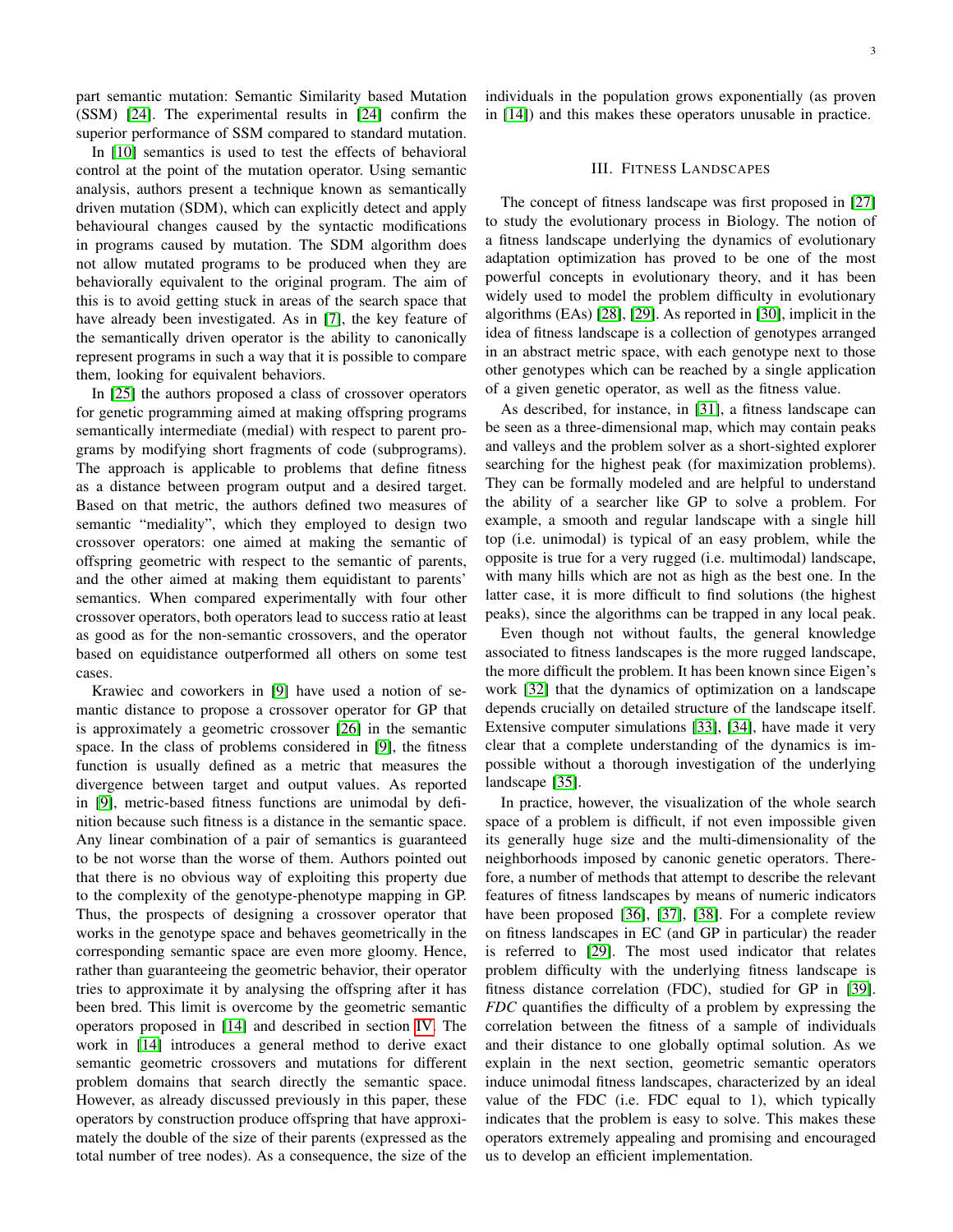# IV. GEOMETRIC SEMANTIC OPERATORS

<span id="page-3-0"></span>While the semantically aware methods cited in Section [II](#page-1-0) often produced superior performances with respect to traditional methods, they are indirect: search operators act on the syntax of the parents to produce offspring, which are successively accepted only if some semantic criterium is satisfied. As reported in [\[14\]](#page-9-4), this has at least two drawbacks: (i) these implementations are very wasteful as heavily based on trialand-error; (ii) they do not provide insights on how syntactic and semantic searches relate to each other.

To overcome these drawbacks, in [\[14\]](#page-9-4), using a formal geometric view on search operators and representations, the authors introduced a novel form of GP that directly searches the space of the underlying semantics of the programs. This perspective provides new insights on the relation between program syntax and semantics, search operators and fitness landscapes, and allows principled formal design of semantic search operators for different classes of problems.

To explain the idea, let us first consider Genetic Algorithms (GAs), which are similar to GP with the major difference that the solutions are fixed length strings of characters and not computer programs. Let us consider a GA problem in which the target solution is known and the fitness of each individual corresponds to its distance to the target (our reasoning holds for any distance measure used). This problem is easy. In fact, for instance, if we use point mutation, any possible individual different from the global optimum has at least one neighbor (individual resulting from its mutation) that is closer than itself to the target, and thus fitter. So, there are no local optima: the fitness landscape is unimodal. This is also confirmed by the FDC that is clearly equal to 1, because fitness and distance to the goal are identical. Similar considerations hold for many types of crossover, including various kinds of geometric crossover [\[26\]](#page-9-16).

Now, let us consider the typical GP problem of finding a function that maps sets of input data into known target ones. As already discussed, regression and classification are particular cases. The fitness of an individual for this problem is typically a distance between its calculated values and the target ones (error measure). Now, let us assume that we can find a transformation on the syntax of the individuals, whose effect is a random perturbation of one of their calculated values. In other words, let us assume that we are able to transform an individual  $G$  into an individual  $H$  whose output is like the output of G, except for one value, that is randomly perturbed. Under this hypothesis, we are able to map the considered GP problem into the GA problem discussed above. So, this transformation would induce a unimodal fitness landscape with FDC equal to 1 and every problem like the considered one (e.g. regressions and classifications) should be easily solvable by GP. The same also holds for transformations on pairs of solutions that correspond to GAs semantic crossovers.

Under this perspective, the objective of [\[14\]](#page-9-4) was to find operators on the syntactic (or genotypic) space that map wellknown operators on the semantic space. Here we report the definition of geometric semantic operators given in [\[14\]](#page-9-4) for real functions domains, since these are the operators we will use in the experimental phase. For applications that consider other kinds of data, the reader is referred to [\[14\]](#page-9-4).

Definition (Geometric Semantic Crossover). Given two parent functions  $T_1, T_2 : \mathbb{R}^n \to \mathbb{R}$ , the geometric semantic crossover returns the real function:

$$
T_{XO} = (T_1 \cdot T_R) + ((1 - T_R) \cdot T_2)
$$

where  $T_R$  is a random real function whose output values range in the interval  $[0, 1]$ .

Reference [\[14\]](#page-9-4) formally proves that this operator corresponds to geometric crossover on the semantic space, and thus induces a unimodal fitness landscape. To constrain  $T_R$ in producing values in  $[0, 1]$  we use the sigmoid function:  $T_R = \frac{1}{1+e^{-T_{rand}}}$  where  $T_{rand}$  is a random tree with no constraints on the output values.

Definition (Geometric Semantic Mutation). Given a parent function  $T: \mathbb{R}^n \to \mathbb{R}$ , the geometric semantic mutation with mutation step ms returns the real function:

$$
T_M = T + ms \cdot (T_{R1} - T_{R2})
$$

where  $T_{R1}$  and  $T_{R2}$  are random real functions.

Reference [\[14\]](#page-9-4) formally proves that this operator corresponds to a box mutation on the semantic space, and induces a unimodal fitness landscape.

We point out that at every step of one of these operators, offspring contain the complete structure of the parents and one or more random trees as subtrees, plus some arithmetic operators: the size of each offspring is thus clearly much larger than the one of their parents. The exponential growth of the individuals in the population (demonstrated in [\[14\]](#page-9-4)) makes these operators unusable in practice: after a few generations the population becomes unmanageable and the fitness evaluation process becomes unbearably slow. The solution that is suggested in [\[14\]](#page-9-4) as a future work consists in performing an automatic simplification step after every generation in which the programs are substituted by (hopefully smaller) semantically equivalent ones. However, this additional step adds to the computational cost of GP and is only a partial solution to the progressive program size growth. Last but not least, according to the particular language used to code individuals, automatic simplification can be a very hard task.

Due to all these limitations, it is important to make an effort in implementing a framework that will allow an efficient use of the geometric semantic operators. The objective of this paper is to present a GP implementation that overcomes this limitation, without performing any simplification step and without imposing any particular representation for the individuals (for example the traditional representation of GP individuals as trees can be used). This implementation is presented in the next section. For simplicity, from now on, GP using only geometric semantic crossover and mutation to explore the search space will be indicated as GS-GP (Geometric Semantic GP).

## V. THE PROPOSED GP IMPLEMENTATION

<span id="page-3-1"></span>The implementation we propose can be described by the following steps: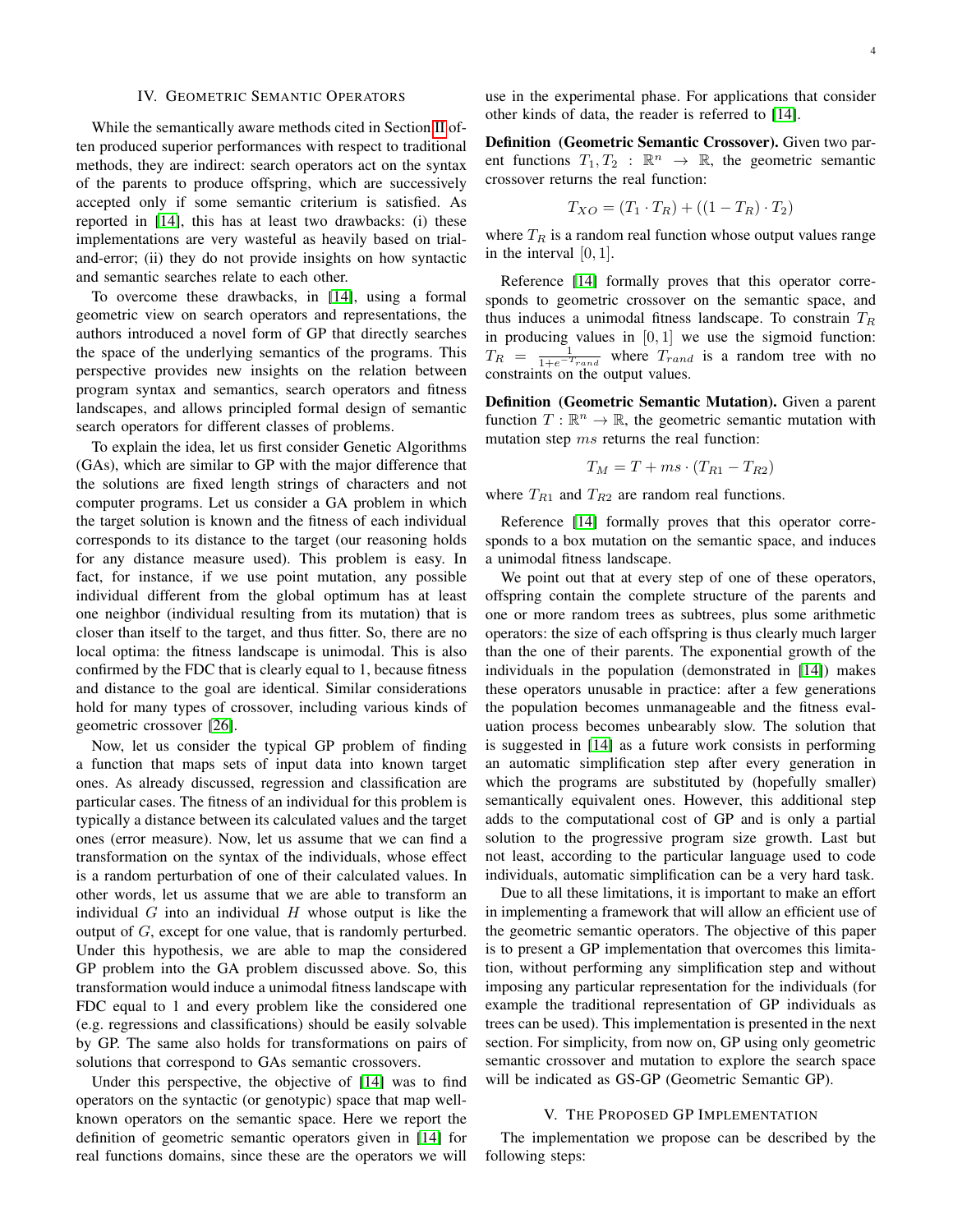- the information to do it in a second time.
- We create an initial population of (typically random) programs, exactly as in standard GP (let  $P$  be the name of this population from now on).
- Given that geometric semantic crossover and mutation need the generation of random trees to be used, we create beforehand all the random trees that will be needed during the whole evolution (this pool of random trees will be called  $P_{\text{mut}}$  from now on).
- During the first generation, at the moment of evaluating the fitness of the individuals, we create two tables that we call  $T_{vp}$  and  $T_{vm}$ .  $T_{vp}$  (respectively  $T_{vm}$ ) contains, for each individual in  $P$  (respectively in  $P_{\text{mut}}$ ), the value resulting from the evaluation on all fitness cases (in other words, it contains the semantics of that individual). Hence, having a training set with  $k$  training instances and  $P$  (respectively  $P_{mut}$ ) containing  $n$  (respectively  $m$ ) individuals, results in a table  $T_{vp}$  (respectively  $T_{vm}$ ) with  $k$  rows and  $n$  (respectively  $m$ ) columns.
- For every generation  $p > 1$ , a new empty table  $T'_{vp}$ is created and, whenever a new individual  $T$  must be generated by crossover between selected parents  $T_1$  and  $T_2$ , the following actions are performed:
	- $-T$  is represented by a triple  $T =$  $\langle \alpha(T_1), \alpha(T_2), \alpha(R) \rangle$ , which is stored in an apposite structure (this structure is called  $M$  from now on), where  $R$  is one of the random trees in  $P_{\text{mut}}$  and, for any tree  $\tau$ ,  $\alpha(\tau)$  is a *reference* (or memory pointer) to  $\tau$ .
	- The first line that is still empty in  $T'_{vp}$  is successively filled with the values of the semantics of  $T$ , which can be easily obtained by calculating  $(T_1 \cdot R)$  +  $((1 - R) \cdot T_2)$  for each fitness case, according to the definition of geometric semantic crossover.
- Analogously, whenever at generation  $p$  a new individual  $T$  has to be obtained by applying mutation to an individual  $T_1$ , the following actions are performed:
	- $-T$  is represented by a triple  $T$  $\langle \alpha(T_1), \alpha(R_1), \alpha(R_2) \rangle$  (this triple is also stored in  $\mathcal{M}$ ), where  $R_1$  and  $R_2$  are two among the random trees in  $P_{\text{mut}}$ .
	- The first line that is still empty in  $T'_{vp}$  is this time filled with the values of the semantics of  $T$  which can be easily obtained by calculating  $T_1+ms\cdot(R_1-R_2)$ for each fitness case, according to the definition of geometric semantic mutation.
- When generation p is completed, table  $T'_{vp}$  is copied into  $T_{\rm vp}$  and erased.
- The process is iterated for the prefixed number of generations.

In synthesis, this algorithm is based on the idea that, when semantic operators are used, an individual can be fully described by its semantics (which makes the syntactic component much less important than in standard GP), a concept discussed in depth in [\[14\]](#page-9-4). In order to implement this idea, at every generation we update table  $T_{vp}$  by using the values contained in it and the ones in  $T_{vm}$ , without explicitly building the syntactic structures of the individuals, but incorporating all We point out that:

- 1) This process of updating table  $T_{vp}$  can be performed efficiently and no evaluation of the whole tree is needed anymore. As a consequence, in this implementation the fitness calculation is rather efficient. Indeed the fitness evaluation process requires, for each individual and except for the first generation, a constant time, which is independent from the size of the individual itself. On the other hand, at the initial generation, the fitness evaluation requires a time that is dependent on the size of the individuals, as it is usual in GP.
- 2) Conceptually, population  $P$  evolves during a GP run, while  $P_{\text{mut}}$  does not change until the end of each run. This is implemented by continuously updating table  $T_{vp}$ , while  $T_{\text{vm}}$  stays unchanged during a run.
- 3) The structure  $M$  (that contains, for each individual, the triplet of references to the ancestors) increases in size during a GP run. However, given that this structure contains only pointers, we can manage it for several thousands of generations in a very efficient way.
- 4) The fact that all the random trees used by crossover and mutation are generated in one step before the beginning of the evolutionary process (instead of generating them at the moment they are needed) does not change the expected behaviour of the algorithm (there is no reason to imagine that a random tree should have different properties if generated in two different instants). Nevertheless, they still can be generated and stored in  $T_{\text{vm}}$  at the moment they are needed, instead of doing it all at once in the beginning, with no significant modification in the behavior of the algorithm.
- 5) Generating all the random trees that will be needed in one step before starting the evolutionary process and storing them in  $P_{\text{mut}}$  is a procedure that can efficiently be managed from a computational viewpoint.
- 6) Tables  $T_{vp}$  and  $T_{vm}$  contain the values of the evaluation of the individuals on the fitness cases (i.e. the semantics of the individuals), not their fitness values. This information (and not the fitness) is the one that is needed to reconstruct the semantics of the individuals in the subsequent generations and iterate the process. It is nevertheless easy to calculate the fitness using the semantics and knowing the corresponding target values.

The final part of the algorithm has to be performed after the end of the last generation, in order to reconstruct the individuals. For doing that, we need to "unwind" our compact representation and make the syntax of the individuals explicit. In this way, we will still have the large trees that characterize the standard implementation of geometric semantic operators. However, all the evolutionary process can be performed efficiently and, if we are interested only in the best individual found by GP (which is the typical situation, where the best individual is interpreted as the model explaining data), we can perform the simplification of the expression on only one tree, instead of every tree in the population at each generation as proposed in [\[14\]](#page-9-4). Furthermore, the simplification is not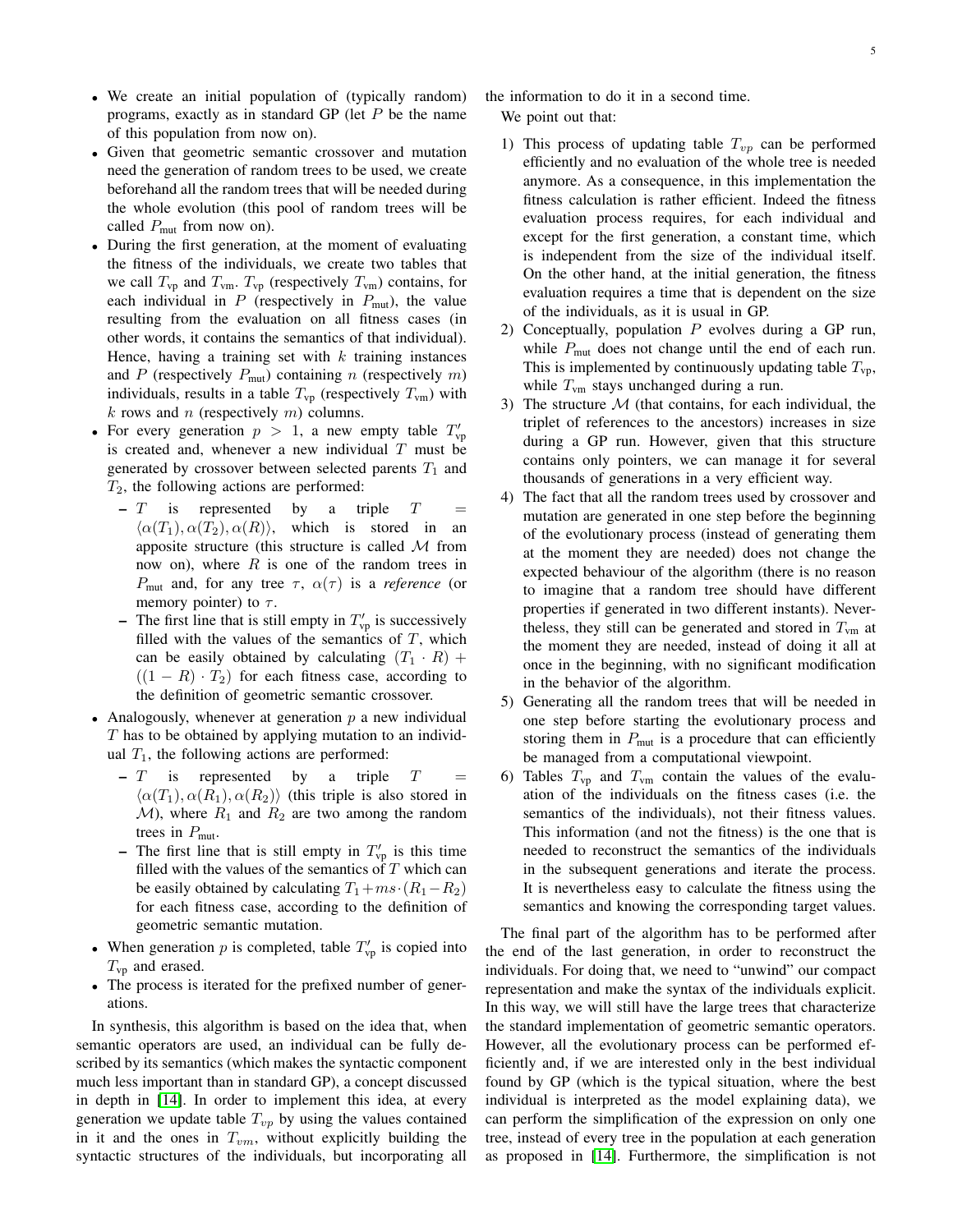performed during the evolution, but it can be done offline in a second step.

Excluding the time needed to simplify the best individual, the proposed implementation allowed us to evolve populations for thousands of generations with a speed up to at least 20 times higher than standard GP.

In the continuation of this section, we show a simple example that should clarify the functioning of the proposed algorithm.

### <span id="page-5-2"></span>*A. Example*

Let us consider the simple initial population  $P$  shown in Table [I](#page-5-0) and the simple pool of random trees  $P_{\text{mut}}$  shown in Table [II](#page-5-1) (usually  $P_{\text{mut}}$  contains a number of individuals much larger than  $P$ ; in this example we consider both  $P$  and  $P<sub>mut</sub>$  containing five individuals for simplicity). Besides the

| Id      | Individual                |  |  |
|---------|---------------------------|--|--|
| $T_1$   | $x_1 + x_2 \cdot x_3$     |  |  |
| $T_2$   | $x_3 - x_2 \cdot x_4$     |  |  |
| $T_3$   | $x_3 + x_4 - 2 \cdot x_1$ |  |  |
| $T_4$   | $x_3 \cdot x_1$           |  |  |
| $T_5$   | $x_1 - x_3$               |  |  |
| Table I |                           |  |  |

<span id="page-5-0"></span>THE SIMPLE INITIAL POPULATION  $P$  used in the example of SECTION [V-A](#page-5-2) THE LEFTMOST COLUMN REPORTS THE IDS OF THE INDIVIDUALS. THESE IDS WILL BE USED IN THE TEXT FOR SIMPLICITY.

| Ъł             | Individual                |  |
|----------------|---------------------------|--|
| $R_1$          | $x_1 + x_2 - 2 \cdot x_4$ |  |
| R <sub>2</sub> | $x_2 - x_1$               |  |
| $R_3$          | $x_1 + x_4 - 3 \cdot x_3$ |  |
| $R_4$          | $x_2 - x_3 - x_4$         |  |
| $R_5$          | $2 \cdot x_1$             |  |
| Table II       |                           |  |

<span id="page-5-1"></span>THE INDIVIDUALS IN THE RANDOM POOL  $P_{mut}$  used in the example OF SECTION [V-A.](#page-5-2) THE LEFTMOST COLUMN REPORTS THE IDS OF THE INDIVIDUALS. THESE IDS WILL BE USED IN THE TEXT FOR SIMPLICITY.

representation of the individuals in infix notation, these tables also contain an Id for each individual  $(T_1, T_2, T_3, T_4$  and  $T_5$ for the individuals in P and  $R_1$ ,  $R_2$ ,  $R_3$ ,  $R_4$  and  $R_5$  for the individuals in  $P_{mut}$ ). For simplicity, these Ids will be used from now on to address the different individuals, and individuals that will be created in the subsequent generations will be indicated using letter  $T$  follwed by progressive numbers (for example, the five individuals in the population at the second generation will be called  $T_6$ ,  $T_7$ ,  $T_8$ ,  $T_9$  and  $T_{10}$ ).

We now describe all the operations involved in the creation of the new population at the next generation, which we indicate as population  $P'$  from now on. Let us assume that the (nondeterministic) selection process imposes that  $T_6$  is generated by crossover between  $T_4$  and  $T_5$ . Analogously, let us assume that  $T_7$  is generated by crossover between  $T_1$  and  $T_4$ ,  $T_8$  is generated by crossover between  $T_1$  and  $T_5$ ,  $T_9$  is generated by crossover between  $T_3$  and  $T_4$  and  $T_{10}$  is generated by crossover between  $T_3$  and  $T_5$ . Furthermore, let us assume that to perform these five crossovers, individuals  $R_2$ ,  $R_1$ ,  $R_4$ ,  $R_5$  and  $R_3$  of  $P_{mut}$  have to be used, respectively.

In our implementation, the individuals in  $P'$  are simply represented by the set of entries reported in Table [III,](#page-5-3) and stored in structure  $M$ . In synthesis this table contains, for

| ЪI             | Operator  | Entry                           |
|----------------|-----------|---------------------------------|
| $T_6$          | crossover | $\langle T_4,T_5,R_2\rangle$    |
| T7             | crossover | $\langle T_1, T_4, R_1 \rangle$ |
| Тs             | crossover | $\langle T_1, T_5, R_4 \rangle$ |
| T <sub>o</sub> | crossover | $\langle T_3,T_4,R_5\rangle$    |
| $T_{10}$       | crossover | $\langle T_3,T_5,R_3\rangle$    |

Table III

<span id="page-5-3"></span>HOW THE INDIVIDUALS IN THE SUBSEQUENT GENERATIONS ARE STORED IN MEMORY FOR THE EXAMPLE OF SECTION [V-A](#page-5-2) (THIS STRUCTURE IS CALLED  $M$  IN THE TEXT). THE LEFTMOST COLUMN REPORTS THE IDS OF

THE INDIVIDUALS. THESE IDS WILL BE USED IN THE TEXT FOR SIMPLICITY. THE CENTRAL COLUMN REPORTS THE OPERATION THAT HAS BEEN USED TO GENERATE THE INDIVIDUAL (IT CAN BE EITHER

"CROSSOVER" OR "MUTATION". IN THIS EXAMPLE, WE USE ONLY CROSSOVER FOR SIMPLICITY). THE RIGHTMOST COLUMN CONTAINS REFERENCES TO THE ANCESTORS USED TO GENERATE THE INDIVIDUAL.

each new individual, a *reference* to the ancestors that have been used to generated it and the name of the operator used to generate it (either "crossover" or "mutation").

The only structures that we have to keep in memory during the GP run, besides the ones depicted in Tables [I,](#page-5-0) [II](#page-5-1) and [III,](#page-5-3) are the two tables  $T_{vp}$  and  $T_{vm}$  that contain, at each generation, the values of the evaluation of the individuals in the current population and in  $P_{mut}$  for each fitness case. The size of the structure  $M$  reported in Table [III](#page-5-3) grows during the GP run (in this example, five new entries are added to this table at each new generation, corresponding to the five new individuals in the population); however, it is very compact, because it only contains references, and thus we can manage it for several thousands of generations.

Let us assume that now we want to reconstruct the genotype of one of the individuals in  $P'$  (this typically happens only once, at the end of the run, for the best individual in the population). For instance, let us assume that the want to reconstruct  $T_8$ . Tables [I,](#page-5-0) [II](#page-5-1) and [III](#page-5-3) provide us with all the information we need to be able to do that. In particular, from Table [III](#page-5-3) we learn that  $T_8$  is obtained by crossover between  $T_1$  and  $T_5$ , using random tree  $R_4$ . Thus, from the definition of geometric semantic crossover, we know that it will have the following structure:  $(T_1 \cdot R_4) + ((1 - R_4) \cdot T_5)$ . Table [I,](#page-5-0) that contains the syntactic structure of  $T_1$  and  $T_5$ , and Table [II,](#page-5-1) that contains the syntactic structure of  $R_4$ , finally provide us with all the information we need to completely reconstruct the syntactic structure of  $T_8$ , which is:

$$
((x_1+x_2\cdot x_3)\cdot (x_2-x_3-x_4)) + ((1-(x_2-x_3-x_4))\cdot (x_1-x_3))
$$

For simplicity, we have omitted mutation in this example and we have generated all the individuals in the new population using only crossover. Mutation works in a similar way, with the only differences that the central column in Table [III](#page-5-3) contains the label "mutation" (and this information is useful because it tells us that, this time, we have to use the definition of geometric semantic mutation in order to reconstruct the individual) and the triplet associated to the newly generated individual this time contains one reference to an individual in P and two references to two individuals in  $P_{mut}$ .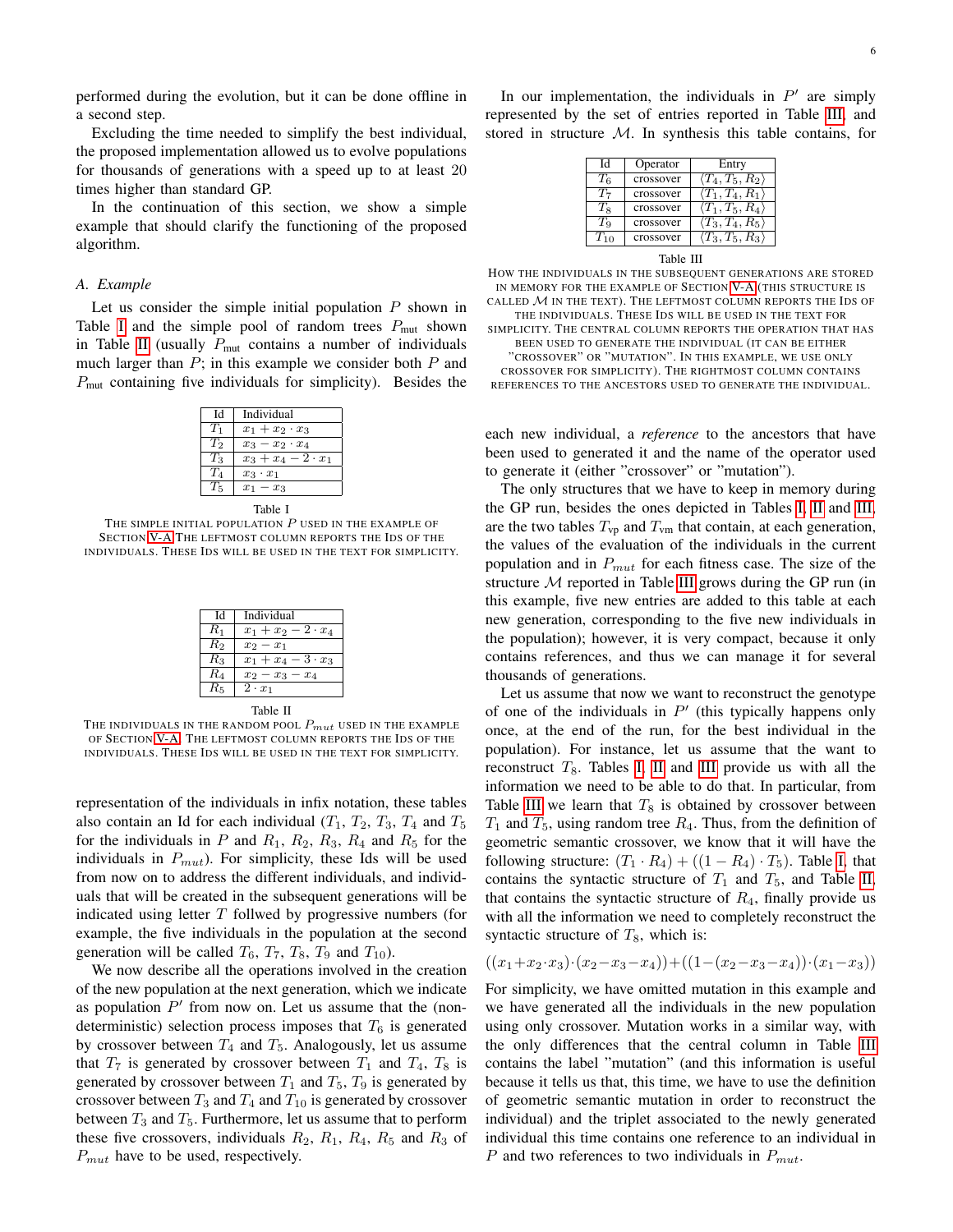# VI. EMPIRICAL STUDY

# <span id="page-6-0"></span>*A. The Application*

The implementation provided so far makes the geometric semantic operators efficiently usable also on complex real-life applications. For this reason, for the first time, we are now able to validate those operators on one of those applications. We choose a real life problem in the field of pharmacokinetic.

As stated in [\[20\]](#page-9-10), the availability of reliable pharmacokinetics prediction tools would permit to reduce the risk of late stage research failures in drug discovery and will enable to decrease the number of experiments and cavies used in pharmacological research, by optimizing the screening assays. Furthermore, predictive pharmacokinetic models would be of critical relevance for preventing Adverse Drug Reactions (ADRs), like those involved in the Lipobay-Baycol (cerivastatin) toxicity [\[40\]](#page-9-30). The potential of predictive modeling in terms of ADRs prediction is an hot research topic in medicine. Human oral bioavailability (indicated with %F from now on) is the parameter that measures the percentage of the initial orally submitted drug dose that effectively reaches the systemic blood circulation after the passage from the liver. This parameter is particularly relevant, because the oral assumption is usually the preferred way for supplying drugs to patients and because it is a representative measure of the quantity of active principle that can actuate its therapeutic effect. Being able to reliably predict the %F value for a potential new drug is outstandingly important, given that the majority of failures in compounds development from the early nineties to nowadays are due to a wrong prediction of this pharmacokinetic parameter during the drug discovery process [\[41\]](#page-9-31), [\[42\]](#page-9-32).

We have obtained a set of molecular structures and the corresponding %F values using the same data as in [\[43\]](#page-9-33), using a public database of Food and Drug Administration (FDA) approved drugs and drug-like compounds [\[44\]](#page-9-34). The data has been gathered in a matrix composed by 359 rows and 242 columns. Each row (instance) is a vector of molecular descriptor values identifying a candidate new drug; each column (feature) represents a molecular descriptor, except the last one, that contains the known values of %F. This dataset can be downloaded from the web page: *<http://personal.disco.unimib.it/vanneschi/bioavailability.txt>*.

In our experiments, training and test sets have been obtained by randomly splitting the dataset: at each GP run, 70% of the molecules have been randomly selected with uniform probability and inserted into the training set, while the remaining 30% form the test set.

### *B. Experimental Settings*

We tested the proposed implementation of GP with geometric semantic operators (GS-GP from now on) against a standard GP system (STD-GP). A total of 30 runs were performed with each technique considering different randomly generated partitions of the dataset into training and test set at each run. All the runs used populations of 100 individuals and the evolution stopped after 2000 generations. Trees initialization was performed with the Ramped Half-and-Half method [\[1\]](#page-7-0) with a maximum initial depth equal to 6. The function set contained the four binary arithmetic operators  $+$ ,  $-$ ,  $*$ , and  $/$ protected as in [\[1\]](#page-7-0). Fitness was calculated as the root mean squared error between outputs and targets (thus the lower the fitness, the better the individual). The terminal set contained 241 variables, each one corresponding to a different feature in the dataset. To create new individuals, STD-GP used standard (subtree swapping) crossover [\[1\]](#page-7-0) and (subtree) mutation [\[1\]](#page-7-0) with probabilities equal to 0.9 and 0.1 respectively. For GS-GP, crossover rate is 0.9, while mutation rate is 0.5. The motivation for this different mutation rate for the two GP systems is that a preliminary experimental study has been performed (independently for the two systems) for finding the parameter setting able to return the best results. Only the parameter settings that returned the best results for the two systems are presented here. Survival from one generation to the other was always guaranteed to the best individual of the population (elitism). No maximum tree depth limit has been imposed during the evolution.

In the next section, experimental results are reported using curves of the root mean square error on the training and test set. In particular, at each generation the best individual in the population (i.e. the one that has the smaller training error) has been chosen and the value of its error on the training and test has been stored. The reported curves finally contain the median of all these values collected at each generation. The median was preferred over the mean in the reported plots because of its higher robustness to outliers. The root mean square error on the training and test set, calculated as described above, will be in some cases informally indicated as training and test fitness, or training and test error, in the next section for simplicity.

## *C. Experimental Results*

Figure [1](#page-8-2) reports training and test error for STD-GP and GS-GP and clearly shows that GS-GP outperforms STD-GP on both training and test sets. In particular, GS-GP has a suitable behaviour: the curve of the error on the test set is quite "regular" and steadily decreasing during the whole evolutionary process. This behaviour on the test set gives us a hint of the fact that, contrarily to STD-GP, GS-GP does not overfit training data for the considered application.

Figure [2](#page-8-3) reports a statistical study of the test fitness of the best individual, both for GS-GP and STD-GP, for each of the 30 performed runs. Denoting by *IQR* the interquartile range, the ends of the whiskers represent the lowest datum still within 1.5· *IQR* of the lower quartile, and the highest datum still within 1.5· *IQR* of the upper quartile. As it is possible to see, GS-GP produces solutions with a lower standard deviation with respect to the ones produced by STD-GP. To analyze the statistical significance of these results, a set of tests has been performed on the median errors. As a first step, the Kolmogorov-Smirnov test has shown that the data are not normally distributed and hence a rank-based statistic has been used. Successively, the Wilcoxon rank-sum test for pairwise data comparison has been used under the alternative hypothesis that the samples do not have equal medians. The p-values obtained are  $6.0 \cdot 10^{-11}$  when test fitness of STD-GP is compared to test fitness of GS-GP and  $7.1 \cdot 10^{-9}$  when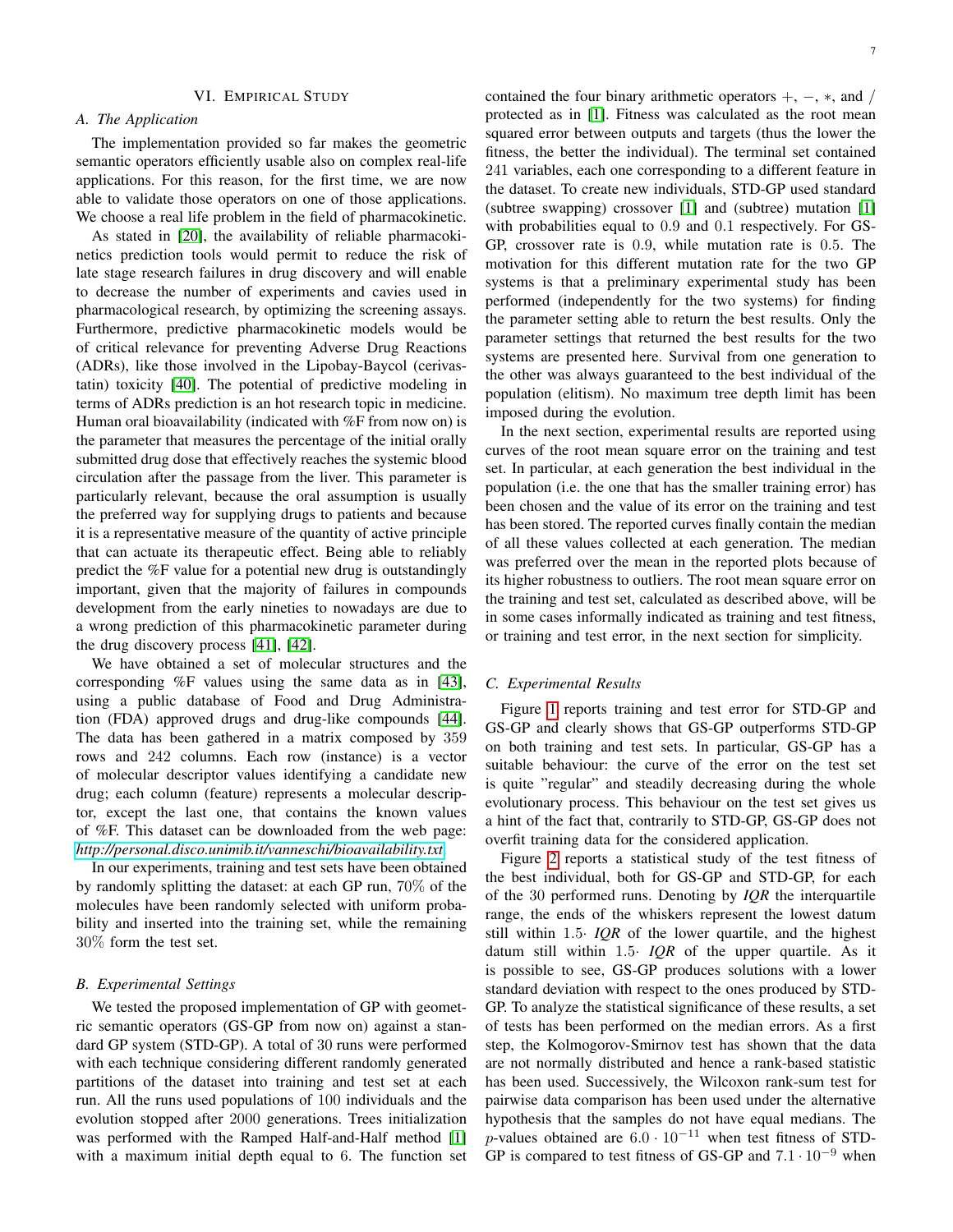training fitness of STD-GP is compared to training fitness of GS-GP. Therefore, when using a significance level  $\alpha = 0.05$ , we can clearly state that GS-GP produces fitness values that are significantly lower (i.e., better) than the STD-GP both on training and test data.

Besides comparing GS-GP with standard GP, we are also interested in comparing GS-GP with other well known state of the art Machine Learning methods, just to have an idea of the competitiveness of the results returned by GS-GP. Previous studies have appeared so far comparing several Machine Learning techniques for the prediction of the bioavailability of potentially new drugs. For instance, in [\[20\]](#page-9-10) the following methods have been tested: linear regression, least square regression, multilayer perceptron, support vector machines regression with first degree polynomial and support vector machines regression with second degree polynomial kernel. In [\[20\]](#page-9-10) all these methods are used with and without an explicit feature selection, performed on the original data as a preprocessing phase. In [\[20\]](#page-9-10) the feature selection methods used are principal component based feature selection and correlation based feature selection. Here, we take up exactly the same perspective, by using all these methods with and without these feature selection strategies on our dataset. As in [\[20\]](#page-9-10) we used the implementations provided by the Weka public domain software [\[45\]](#page-9-35) and, for each one of the used Machine Learning methods and feature selection strategies, we have used the default parameter setting of Weka. The results are reported in Table [IV,](#page-8-4) where we can observe that the best performance was obtained by linear regression with correlation based feature selection, that returned a root mean square error on the test set approximately equal to 27.52. Given that GS-GP, in the last performed generation, has returned a median test fitness equal to 30.44, and given that the best test fitness over the performed 30 runs was equal to 26.97, we state that GS-GP is able to find better, or at least comparable, results than the best one of the state of the art Machine Learning methods. We also point out that these results have been obtained by GS-GP without any explicit feature selection (given that GP is in general able to perform an automatic feature selection during the learning phase [\[46\]](#page-9-36), [\[20\]](#page-9-10)), while the best results of the state of the art methods have been obtained by explicitly selecting features by the correlation based technique. The explicit use of a preprocessing phase to select features has also been used so far in Evolutionary Computation in general [\[47\]](#page-9-37), and in GP in particular [\[48\]](#page-9-38), with excellent results. This should further improve GS-GP performances, and new experiments including explicit feature selection are part of our current research.

# VII. CONCLUSIONS AND FUTURE WORKS

<span id="page-7-7"></span>New genetic operators, called geometric semantic operators, have been defined so far for genetic programming. They have the extremely interesting property of inducing a unimodal fitness landscape for any problem consisting in matching input data into known output ones (regression and classifications are instances of this general problem). This, at least at a theoretical level, should make all the problems of this kind easily solvable by genetic programming. Nevertheless, as demonstrated in the literature, these new operators, in their current definition, have a strong limitation, that makes them unusable in practice: they produce offspring that are larger than their parents, and this comports an exponential growth in the size of the individuals in the population.

The goal of this paper is to overcome this limitation by proposing a new genetic programming system, in which geometric semantic operators are implemented in a very efficient way. The proposed implementation basically keeps in memory only the initial (randomly generated) population of programs, plus a set of randomly generated programs that will be used by the operators during the evolution. Furthermore, the implementation stores and maintains updated some tables containing pointers to those programs. The size of these tables grows linearly with generations, and thus managing those tables is quite feasible.

Thanks to this compact and efficient implementation, it is possible, for the first time, to employ the framework to solve complex problems, characterized by a large number of features. In particular, in this paper an important real life problem in the field of pharmacokinetic has been considered.

The presented experimental results demonstrate that the new system outperforms standard genetic programming and returns results that are better, or at least comparable to the best state of the art machine learning method for this application. Besides the fact that the new genetic programming system has excellent results on training data (which was expected, given that the fitness landscape is unimodal), we are positively surprised by its excellent generalization ability on the studied application, testified by the good results we have obtained on test data.

This encourages us to pursue the study of geometric semantic operators on real-life applications. Furthermore, we also plan to orient our future activity towards more theoretical studies of geometric semantic operators, looking for formal models able to explain the generalization ability of the new genetic programming framework.

## **REFERENCES**

- <span id="page-7-0"></span>[1] R. Poli, W. B. Langdon, and N. F. Mcphee, *A field guide to genetic programming*, Mar. 2008. [Online]. Available: [http:](http://www.gp-field-guide.org.uk) [//www.gp-field-guide.org.uk](http://www.gp-field-guide.org.uk)
- <span id="page-7-1"></span>[2] J. R. Koza, *Genetic Programming: On the Programming of Computers by Means of Natural Selection*. Cambridge, MA, USA: MIT Press, 1992.
- <span id="page-7-2"></span>[3] J. R. Koza, D. Andre, F. H. Bennett, and M. A. Keane, *Genetic Programming III: Darwinian Invention & Problem Solving*, 1st ed. San Francisco, CA, USA: Morgan Kaufmann Publishers Inc., 1999.
- <span id="page-7-3"></span>[4] N. Q. Uy, N. X. Hoai, M. O'Neill, B. McKay, and E. Galvan-Lopez, "An analysis of semantic aware crossover," in *Proceedings of the International Symposium on Intelligent Computation and Applications*, ser. Communications in Computer and Information Science, Z. Cai, Z. Li, Z. Kang, and Y. Liu, Eds., vol. 51. Springer, 2009, pp. 56– 65.
- <span id="page-7-4"></span>[5] N. F. McPhee, B. Ohs, and T. Hutchison, "Semantic building blocks in genetic programming," in *Proceedings of the 11th European conference on Genetic programming*, ser. EuroGP'08. Berlin, Heidelberg: Springer-Verlag, 2008, pp. 134–145.
- <span id="page-7-5"></span>[6] R. E. Bryant, "Graph-based algorithms for boolean function manipulation," *IEEE Trans. Comput.*, vol. 35, pp. 677–691, August 1986.
- <span id="page-7-6"></span>[7] L. Beadle and C. Johnson, "Semantically driven crossover in genetic programming," in *Proceedings of the IEEE World Congress on Computational Intelligence*, J. Wang, Ed., IEEE Computational Intelligence Society. Hong Kong: IEEE Press, 1-6 Jun. 2008, pp. 111–116.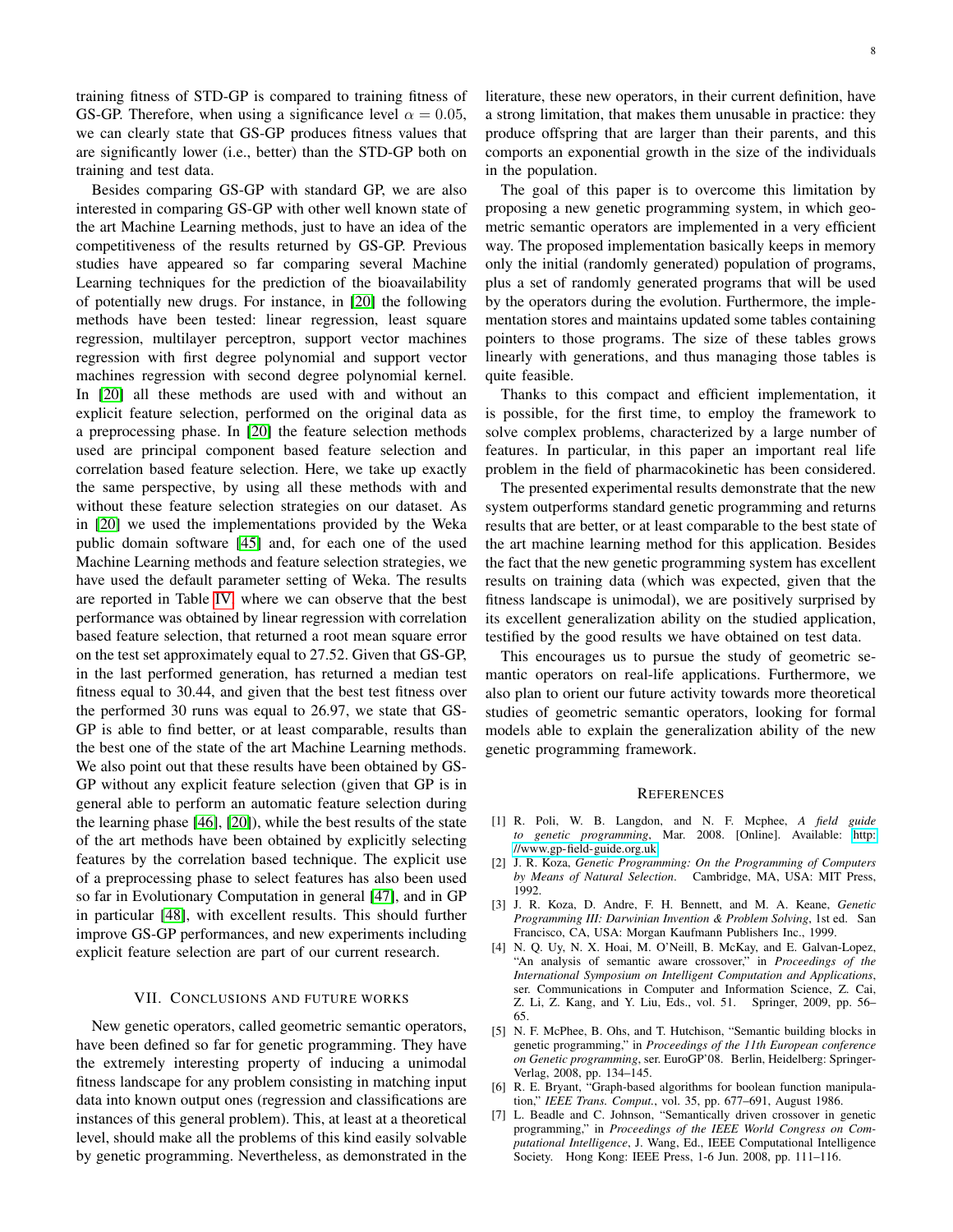

Figure 1. Median of train and test error for the consided techniques at each generation calculated over 30 independent runs.

<span id="page-8-2"></span>

<span id="page-8-3"></span>Figure 2. Train and test error of the best individual produced in each of the 30 runs at the last performed generation.

| Method                                                 | <b>Test RMSE</b> |
|--------------------------------------------------------|------------------|
| (a) No feature selection                               |                  |
| Linear regression                                      | 48.1049          |
| Least square regression                                | 37.2211          |
| Multi layer perceptron                                 | 51.28            |
| SVM regression-first degree polynomial kernel          | 34.804           |
| SVM regression-second degree polynomial kernel         | 44.323           |
| (b) Principal component based feature selection (PCFS) |                  |
| Linear regression                                      | 30.5568          |
| Least square regression                                | 40.4503          |
| Multi layer perceptron                                 | 48.9771          |
| SVM regression-first degree polynomial kernel          | 36.185           |
| SVM regression-second degree polynomial kernel         | 42.3377          |
| (c) Correlation based feature selection (CorrFS)       |                  |
| Linear regression                                      | 27.5212          |
| Least square regression                                | 31.7826          |
| Multi layer perceptron                                 | 32.5782          |
| SVM regression-first degree polynomial kernel          | 28.8875          |
| SVM regression-second degree polynomial kernel         | 29.7152          |

Table IV

<span id="page-8-4"></span>EXPERIMENTAL COMPARISON BETWEEN DIFFERENT NON-EVOLUTIONARY MACHINE LEARNING TECHNIQUES FOR ORAL BIOAVAILABILITY PREDICTIONS. ERROR ON THE TEST REPORTED FOR EACH TECHNIQUE.

<span id="page-8-0"></span>[8] N. Q. Uy, N. X. Hoai, M. O'Neill, R. I. McKay, and E. Galvan-Lopez, "Semantically-based crossover in genetic programming: application to real-valued symbolic regression," *Genetic Programming and Evolvable Machines*, vol. 12, no. 2, pp. 91–119, Jun. 2011.

semantic space," in *GECCO '09: Proceedings of the 11th Annual conference on Genetic and evolutionary computation*, G. Raidl, F. Rothlauf, G. Squillero, R. Drechsler, T. Stuetzle, M. Birattari, C. B. Congdon, M. Middendorf, C. Blum, C. Cotta, P. Bosman, J. Grahl, J. Knowles, D. Corne, H.-G. Beyer, K. Stanley, J. F. Miller, J. van Hemert,

<span id="page-8-1"></span>[9] K. Krawiec and P. Lichocki, "Approximating geometric crossover in